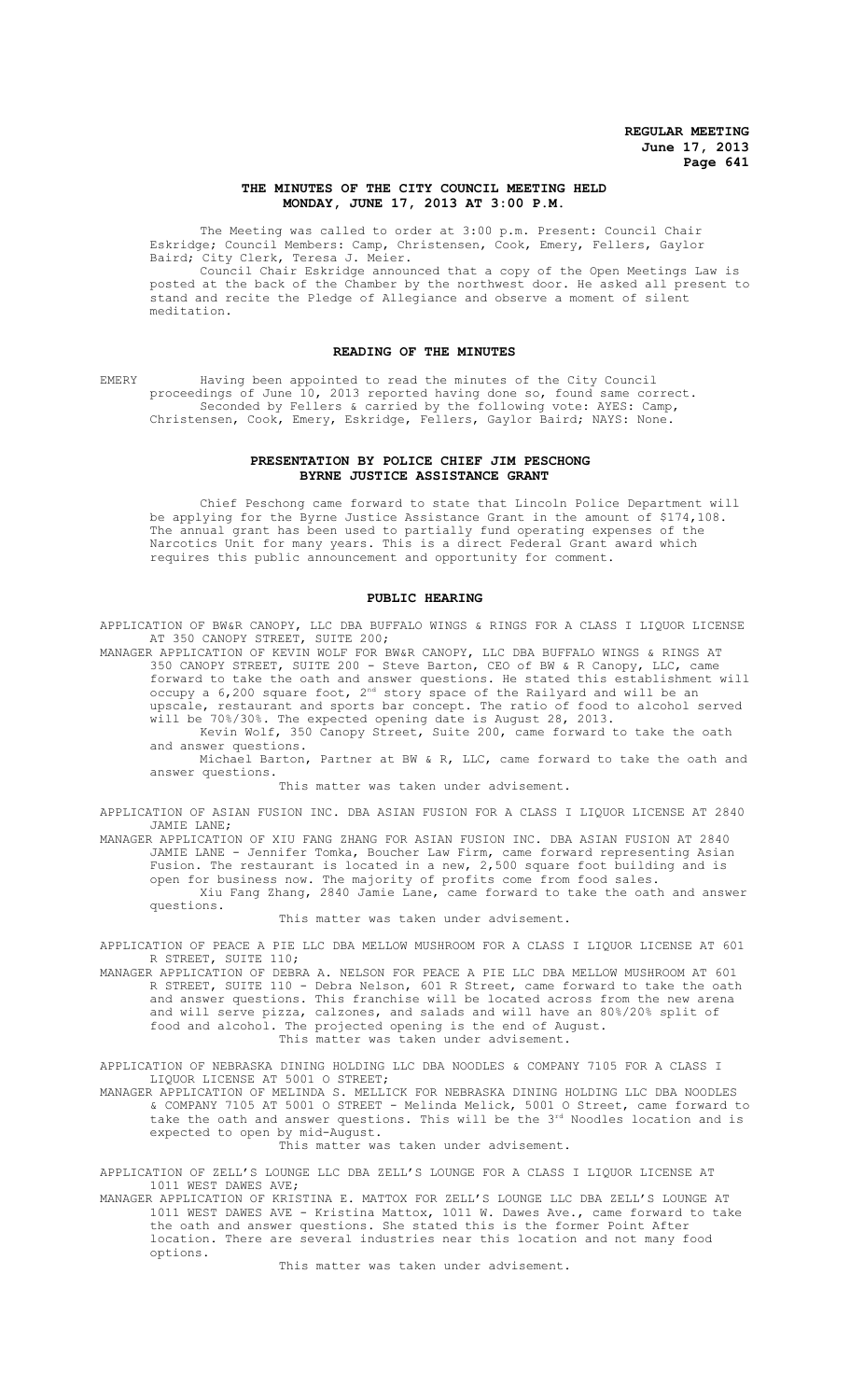APPLICATION OF CAREY JOHNSON OIL COMPANY INC. DBA EZ GO #80 FOR A CLASS D LIQUOR LICENSE AT 2555 O STREET;

MANAGER APPLICATION OF KEVIN D. BODTKE FOR CAREY JOHNSON OIL COMPANY INC. DBA EZ GO #80 AT 2555 O STREET - Mark Hunzeker, 1248 O St., came forward representing Carey Johnson Oil Company to take the oath and answer questions. The store is open now and is a nice, upscale convenience store that has more pumps than most. Kevin D. Bodtke, 2555 O Street, came forward to take the oath and answer questions. The store will sell primarily beer and wine with a small selection of spirits available.

Janet Froschheiser, 2730 S. 34th St., came forward to take the oath and answer questions. She stated that she has no affiliation with EZ Go or with the City Mission, but is just speaking as a concerned citizen. The fact that it is legal for EZ Go to sell alcohol at this location does not make it prudent. It is in close proximity to a school and a City Mission facility. The Mission works hard to help individuals struggling with addiction to make better choices for their own futures and this could be an obstacle to their success. This matter was taken under advisement.

APPROVING A SUBGRANT AGREEMENT BETWEEN THE CITY OF LINCOLN ON BEHALF OF THE LINCOLN LANCASTER COUNTY HEALTH DEPARTMENT AND THE NEBRASKA DEPARTMENT OF HEALTH AND HUMAN SERVICES, DIVISION OF PUBLIC HEALTH TOBACCO FREE NEBRASKA PROGRAM, TO ACCEPT A SUBGRANT IN THE AMOUNT OF \$651,321.00 TO DEVELOP AND IMPLEMENT STRATEGIES FOR REDUCING TOBACCO USE AND EXPOSURE TO TOBACCO SMOKE IN SCHOOLS AND COMMUNITIES AND ELIMINATE DISPARITIES RELATED TO TOBACCO USE AND ITS EFFECTS AMONG POPULATION GROUPS, FOR A TERM OF JULY 1, 2013 THROUGH JUNE 30, 2015 - Judy Halstead, Director of Health Department, came forward to state this is a multiyear grant renewal agreement with the Nebraska Department of Health and Human Services. There are no new City funds being obligated. The Health Department serves as a coordinator and collaborator and distributes the funds to a number of community organizations. This program serves both Lincoln and Lancaster County.

This matter was taken under advisement.

- AMENDING THE LINCOLN-LANCASTER COUNTY AIR POLLUTION CONTROL REGULATIONS AND STANDARDS TO MAINTAIN CONSISTENCY WITH FEDERAL AND STATE REGULATIONS - Judy Halstead, Director of Health Department, came forward to state that the primary purpose of these amendments is to create consistency with Federal and State requirements. The Air Pollution Control Advisory Board and the Board of Health have both approved these changes. This will affect both Lincoln and Lancaster County. Chris Schroeder, Air Quality Program Supervisor, came forward to state that the Air Quality Program is proposing these changes to the Lincoln-Lancaster County Air Pollution Control Program Regulation and Standards. Proposed are substantial changes to Article I, Sections V & VI, which include incorporation of State and Federal laws, reference corrections and some general formatting changes. No new fee increases are proposed and these changes do not impose any additional regulatory or administrative burden. Discussion followed. This matter was taken under advisement.
- ACCEPTING THE REPORT OF NEW AND PENDING CLAIMS AGAINST THE CITY AND APPROVING DISPOSITION OF CLAIMS SET FORTH FOR THE PERIOD OF MAY 16 - 31, 2013 - David Tarrence, Local Movers, came forward to state that on June 11, 2012, the box on a company truck was destroyed by a low hanging tree limb. At the time of the accident, a Police report was filed and the City Forestry Department was on scene to measure the limb. The limb was 11 feet, 2 inches above the street. The City ordinance says limbs must be 14 feet over the roadway and that only the City can trim them back. The City has an obligation to keep them trimmed back so citizens can have the confidence to drive down streets without worrying about colliding with them. Because the damaged truck had a new engine installed, it was worth the cost and effort to replace the box. Insurance covered that cost. Local Movers is seeking other damages and expenses incurred as a result of the accident.

The employee of Local Movers who was driving the truck the day the incident took place came forward to give a brief description of events.

Rod Confer, City Attorney, came forward to state that the ordinance in the City Code provides that the City "may", not "shall", trim trees to a height of 14 feet over roadways. The ordinance does not include any statement about City liability if they are not kept above that height. The City is bound by the requirements of the Nebraska Political Subdivision Tort Claims Act. Statute 13- 910, Subsection 12, provides that in order for the City to be liable, it must be established that there was prior knowledge of a localized defect before damage occurs. There are thousands of trees and the City is not required to know the height of every limb overhanging streets. In this case, there was no prior report of the limb hanging below 14 feet. In addition to this, it is not necessary for every vehicle to look for low hanging branches, but when the vehicle is over-height, a driver does have some responsibility to exercise caution. The insurance company of Mr. Terrance also filed a claim against the City in the approximate amount of \$17,000, and that was denied by Council on February 25, 2013.

Councilman Jon Camp asked Mr. Tarrence, for the record, depending on the action of Council today and if the claim is not allowed, if is he aware of the procedures available to him through the court system.

Mr. Terrance replied that he is aware of and understands how this process works.

This matter was taken under advisement.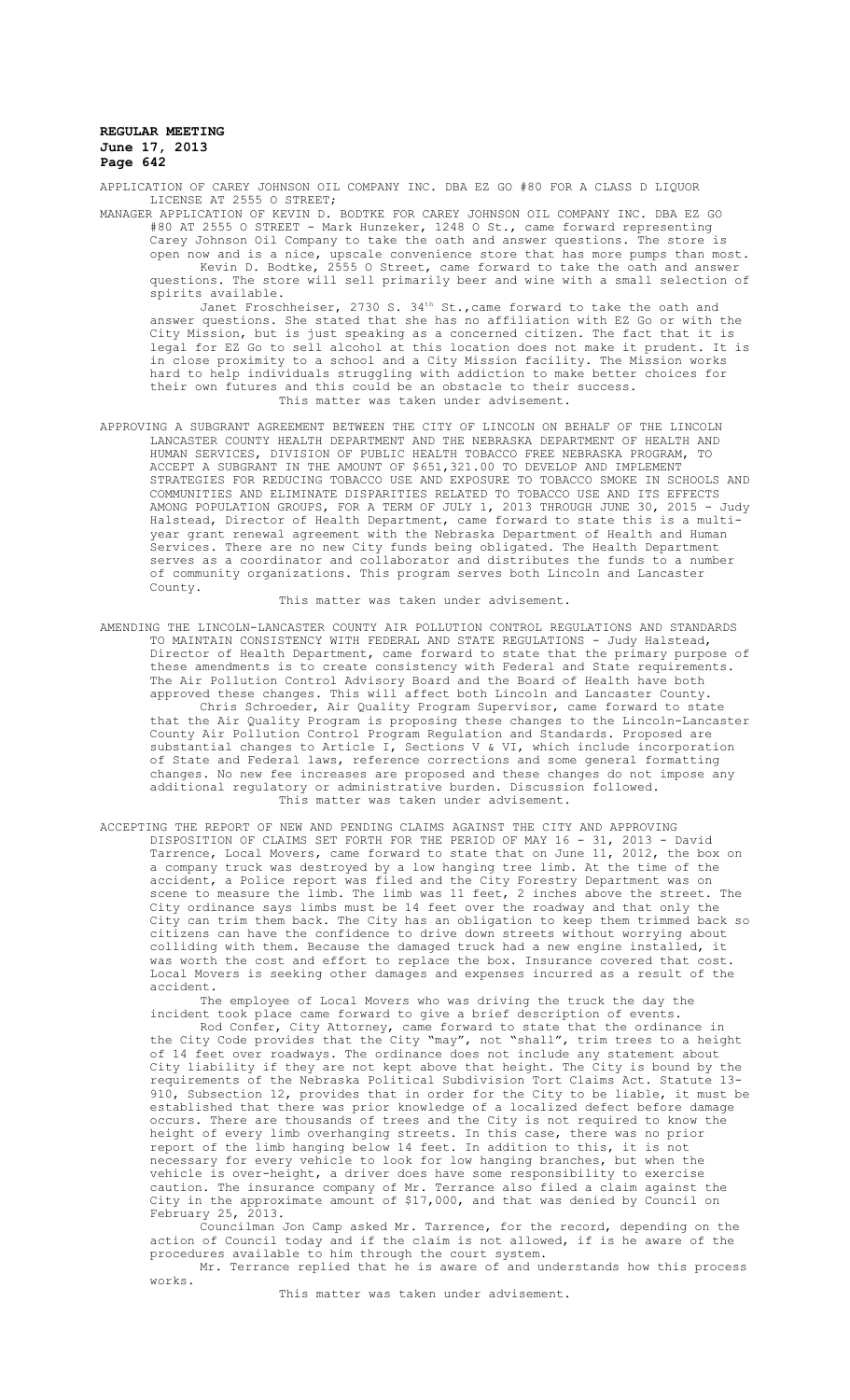- APPROVING A CONTRACT AGREEMENT BETWEEN THE CITY OF LINCOLN AND ALLIED OIL & SUPPLY, INC. FOR THE ANNUAL SUPPLY OF ANTIFREEZE TO STARTRAN, PURSUANT TO QUOTE NO. 4416, FOR A TWO YEAR TERM WITH THE OPTION TO RENEW FOR ONE ADDITIONAL TWO YEAR TERM UPON THE TERMS SET FORTH IN SAID CONTRACT - Bob Walla, Assistant Purchasing Agent, came forward to state this is a new bid for a multi-year contract. This matter was taken under advisement.
- APPROVING AN AMENDMENT TO AGREEMENT BETWEEN THE CITY OF LINCOLN, LANCASTER COUNTY AND INDUSTRIAL SERVICES, INC. TO RENEW CONTRACT NO. C-10-0310 FOR THE ANNUAL REQUIREMENTS FOR DEAD ANIMAL REMOVAL, FOR AN ADDITIONAL THREE-YEAR TERM FROM JULY 19, 2013 THROUGH JULY 18, 2016 - Bob Walla, Assistant Purchasing Agent, came forward to state this is a renewal for a multi-year contract. This matter was taken under advisement.

# **COUNCIL ACTION**

#### **REPORTS OF CITY OFFICERS**

REAPPOINTING JONATHAN COOK TO THE PARKS & RECREATION ADVISORY BOARD FOR A TERM EXPIRING MAY 31, 2014 - CLERK read the following resolution, introduced by Jonathan Cook, who moved its adoption:<br>A-87362 BE IT RESOLVED by the City Cound A-87362 BE IT RESOLVED by the City Council of the City of Lincoln, Nebraska: That the reappointment of Jonathan Cook to the Parks and Recreation Advisory Board for a term expiring May 31, 2014, is hereby approved.

Introduced by Jonathan Cook Seconded by Emery and carried by the following vote: AYES: Camp,

Christensen, Cook, Emery, Eskridge, Fellers, Gaylor Baird; NAYS: None.

REAPPOINTING DOUG EMERY TO THE RAILROAD SAFETY TRANSPORTATION DISTRICT FOR A TERM EXPIRING MAY 31, 2014 - CLERK read the following resolution, introduced by Jonathan Cook, who moved its adoption"

A-87363 BE IT RESOLVED by the City Council of the City of Lincoln, Nebraska: That the reappointment of Doug Emery to the Railroad Safety Transportation District for a term expiring May 31, 2014, is hereby approved.

Introduced by Jonathan Cook Seconded by Emery and carried by the following vote: AYES: Camp, Christensen, Cook, Emery, Eskridge, Fellers, Gaylor Baird; NAYS: None.

APPOINTING LEIRION GAYLOR BAIRD AND ROY CHRISTENSEN TO THE RAILROAD SAFTEY TRANSPORTATION DISTRICT FOR TERMS EXPIRING MAY 31, 2014 - CLERK read the following resolution, introduced by Jonathan Cook, who moved its adoption: A-87364 BE IT RESOLVED by the City Council of the City of Lincoln, Nebraska: That the appointment of Leirion Gaylor Baird and Roy Christensen to the

Railroad Safety Transportation District for terms expiring May 31, 2014, is hereby approved. Introduced by Jonathan Cook

Seconded by Emery and carried by the following vote: AYES: Camp, Christensen, Cook, Emery, Eskridge, Fellers, Gaylor Baird; NAYS: None.

APPOINTING LEIRION GAYLOR BAIRD TO THE JOINT BUDGET COMMITTEE FOR A TERM EXPIRING MAY 31, 2015 - CLERK read the following resolution, introduced by Jonathan Cook, who

moved its adoption:<br>A-87365 BE IT RESOLVE BE IT RESOLVED by the City Council of the City of Lincoln, Nebraska: That the appointment of Leirion Gaylor Baird to the Joint Budget Committee for a term expiring May 31, 2015, is hereby approved.

Introduced by Jonathan Cook Seconded by Emery and carried by the following vote: AYES: Camp, Christensen, Cook, Emery, Eskridge, Fellers, Gaylor Baird; NAYS: None.

CLERK'S LETTER AND MAYOR'S APPROVAL OF RESOLUTIONS AND ORDINANCES PASSED BY THE CITY COUNCIL ON JUNE 3, 2013 - CLERK presented said report which was placed on file in the Office of the City Clerk. **(27-1)**

#### **PETITIONS & COMMUNICATIONS**

SETTING THE HEARING DATE OF MONDAY, JULY 1, 2013 AT 3:00 P.M. FOR THE APPLICATION OF ROBIN OIL COMPANY DBA ROC'S STOP & SHOP FOR A CLASS D LIQUOR LICENSE LOCATED AT 1449 N. 56<sup>TH</sup> STREET - CLERK read the following ordinance, introduced by Doug Emery, who moved its adoption: A-87366 BE IT RESOLVED by the City Council, of the City of Lincoln, that a

hearing date is hereby set for Monday, July 1, 2013, at 3:00 p.m. or as soon thereafter as possible in the City Council Chambers, County-City Building, 555 S. 10th St., Lincoln, NE for the application of Robin Oil Company dba Roc's Stop & Shop for a Class D liquor license located at 1449 N. 56th Street. If the Police Dept. is unable to complete the investigation by said time, a new hearing date will be set.

Introduced by Doug Emery Seconded by Christensen and carried by the following vote: AYES: Camp, Christensen, Cook, Emery, Eskridge, Fellers, Gaylor Baird; NAYS: None.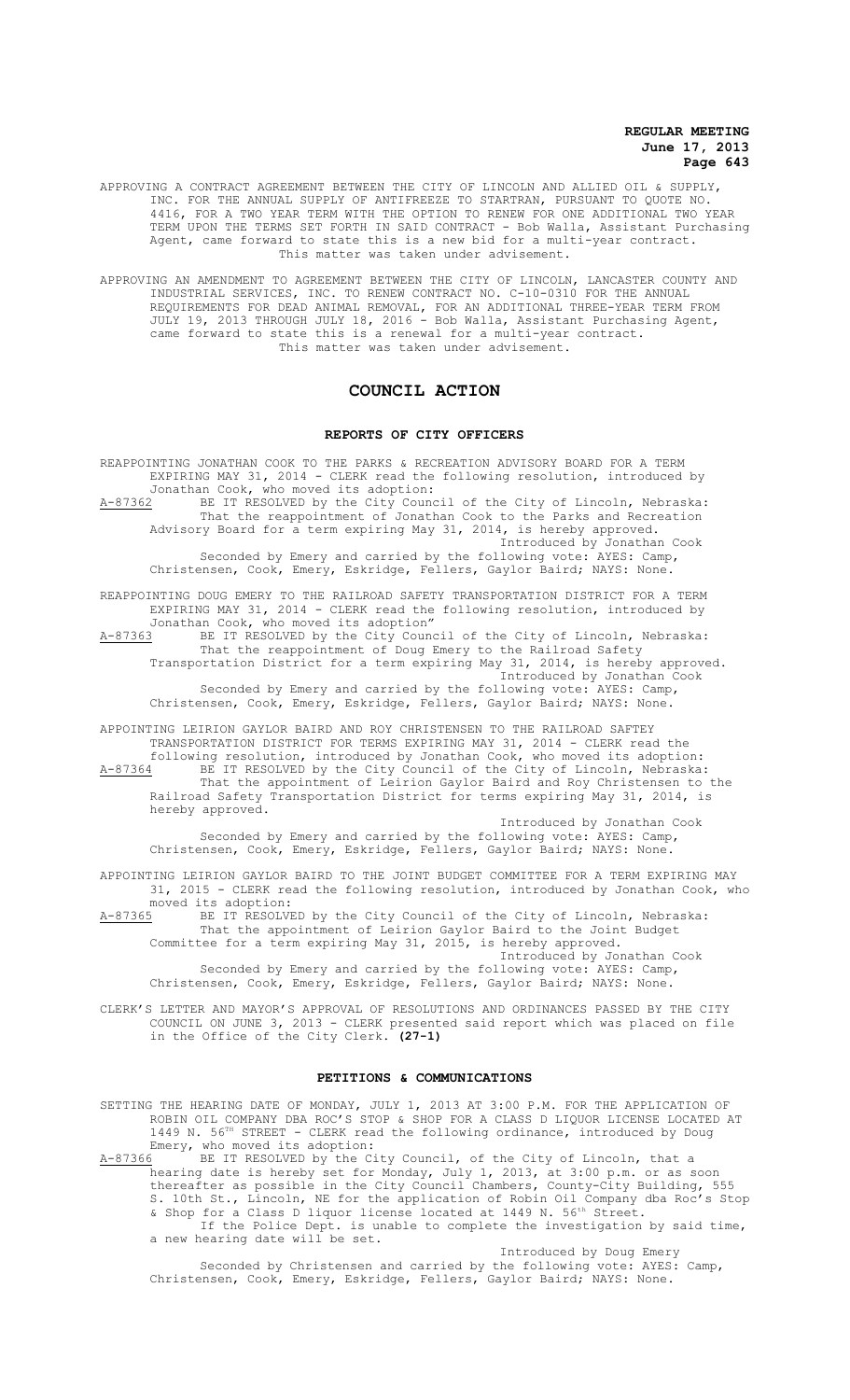SETTING THE HEARING DATE OF MONDAY, JULY 1, 2013 AT 3:00 P.M. FOR THE APPLICATION OF SEVEN CROWNS INVESTMENT GROUP DBA RODIZIO GRILL FOR A CLASS I LIQUOR LICENSE LOCATED AT 151 N. 8TH STREET, SUITE 130 - CLERK read the following resolution, introduced by Doug Emery, who moved its adoption:<br>A-87367 BE IT RESOLVED by the City Council, of the

A-87367 BE IT RESOLVED by the City Council, of the City of Lincoln, that a hearing date is hereby set for Monday, July 1, 2013, at 3:00 p.m. or as soon thereafter as possible in the City Council Chambers, County-City Building, 555 S. 10th St., Lincoln, NE for the application of Seven Crowns Investment Group, LLC dba Rodizio Grill for a Class I liquor license located at 151 N. 8th Street, Suite 130.

If the Police Dept. is unable to complete the investigation by said time, a new hearing date will be set.

Introduced by Doug Emery Seconded by Christensen and carried by the following vote: AYES: Camp, Christensen, Cook, Emery, Eskridge, Fellers, Gaylor Baird; NAYS: None.

SETTING THE HEARING DATE OF MONDAY, JULY 1, 2013 AT 3:00 P.M. FOR THE APPLICATION OF SWEEP LEFT LLC DBA SWEEP LEFT FOR A CLASS I LIQUOR LICENSE LOCATED AT 815 O STREET - CLERK read the following resolution, introduced by Doug Emery, who moved its adoption:

A-87368 BE IT RESOLVED by the City Council, of the City of Lincoln, that a hearing date is hereby set for Monday, July 1, 2013, at 3:00 p.m. or as soon thereafter as possible in the City Council Chambers, County-City Building, 555 S. 10th St., Lincoln, NE for the application of Sweep Left, LLC dba Sweep Left for a Class I liquor license located at 815 O Street.

If the Police Dept. is unable to complete the investigation by said time, a new hearing date will be set.

Introduced by Doug Emery Seconded by Christensen and carried by the following vote: AYES: Camp, Christensen, Cook, Emery, Eskridge, Fellers, Gaylor Baird; NAYS: None.

SETTING THE HEARING DATE OF MONDAY, JULY 1, 2013 AT 3:00 P.M. FOR THE APPLICATION OF ZOO BLUES INC. DBA ZOO BAR FOR A CLASS C LIQUOR LICENSE LOCATED AT 136 N 14TH STREET - CLERK read the following resolution, introduced by Doug Emery, who

moved its adoption:<br>A-87369 BE IT RESOLVI BE IT RESOLVED by the City Council, of the City of Lincoln, that a hearing date is hereby set for Monday, July 1, 2013, at 3:00 p.m. or as soon thereafter as possible in the City Council Chambers, County-City Building, 555 S. 10th St., Lincoln, NE for the application of Zoo Blues Inc. dba Zoo Bar for a Class C liquor license located at 136 N. 14<sup>th</sup> Street.

If the Police Dept. is unable to complete the investigation by said time, a new hearing date will be set.

Introduced by Doug Emery Seconded by Christensen and carried by the following vote: AYES: Camp, Christensen, Cook, Emery, Eskridge, Fellers, Gaylor Baird; NAYS: None.

REFERRALS TO THE PLANNING DEPARTMENT:

Text Amendment No. 13007 - Requested by the Director of Planning, amending Title 27 of the Lincoln Municipal Code to define and regulate the use of outlots by amending Section 27.02.160 to add the definition of "outlot"; amending Section 27.69.030 to provide signs may be erected and maintained on an outlot; adding a new Section 27.70.070 to establish permitted uses for an outlot; and repealing Sections 27.02.160 and 27.69.030 of the Lincoln Municipal Code as hitherto existing.

Text Amendment No. 13009 - Requested by the Director of Planning, amending Chapter 26.07 of the Lincoln Municipal Code (Land Subdivision Definitions) by amending Section 26.07.135 to revise the definition of "Outlot"; and repealing Section 26.07.135 of the Lincoln Municipal Code as hitherto existing. Change of Zone No. 07060A - Requested by West Dodge Place, for an amendment to the Wilderness Heights Planned Unit Development (PUD), to allow motorized vehicle sales and service and to rezone a portion of the PUD from B-2 Planned Neighborhood Business District PUD to R-3 Residential on property generally located at the southeast corner of South 40th Street and Yankee Hill Road. Change of Zone No. 13011 - Requested by Lincoln Federal Bancorp, Inc., from AG Agricultural District to R-3 Residential District on property generally located S. 27th Street and Rokeby Road.

Special Permit No. 1995A - Requested by ESP, Inc., for an amendment to the Hub Hall Heights Community Unit Plan, to reduce the number of single family lots from 347 to 338, add 6 single-family attached units and 9 townhouse units including the waiver requests approved with the original CUP and additional waiver requests to lot area and lot width, on property generally located at NW 48th Street and W. Holdrege Street.

Special Permit No. 13020 - Requested by Willard Community Center, for an early childhood care facility on property generally located Brookside Drive and West Q Street (1030 West Q Street).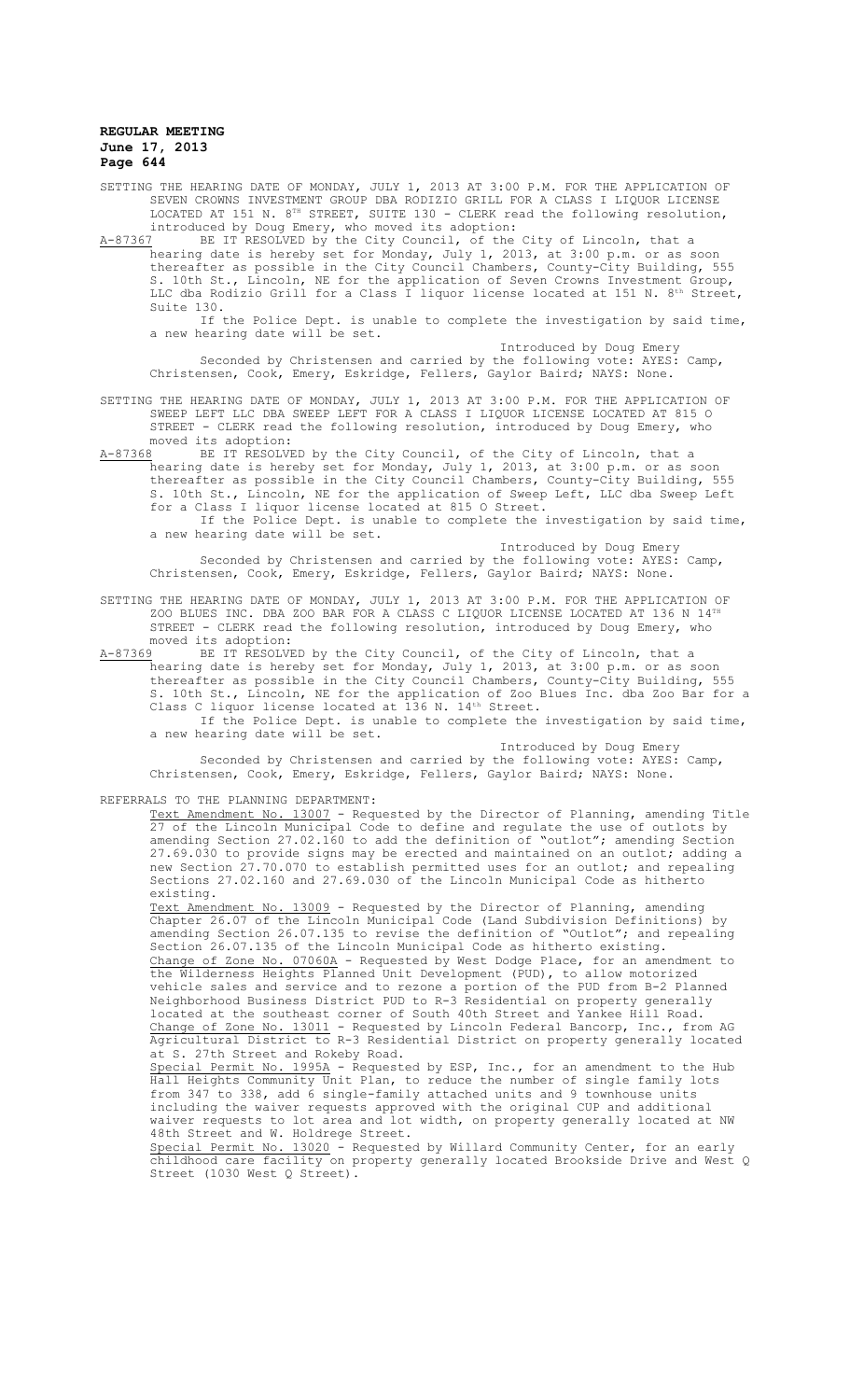Special Permit No. 13022 - Requested by Joshua's Glen, LLC, Joshua's Glen Community Unit Plan, to allow up to 156 dwelling units, with requests to waive minimum lot width; minimum lot area; reduce setbacks; lot width to depth ratio; minimum street radius and sag curve K value; internal street intersection spacing; sanitary sewer to flow opposite street grades; and, cul-de-sac radius, on property generally located at S. 56th Street and Shadow Pines Drive (6520 S. 56th Street).

Use Permit No. 152A - Requested by VerMaas Land Co., LLC., for an amendment to Pioneers Pointe Plaza, to reduce the front yard setback along Highway 2, on property generally located at S. 13th Street and Highway 2.

PLACED ON FILE IN THE OFFICE OF THE CITY CLERK:

Administrative Amendment No. 13029 to Preliminary Plat No. 03004, Northbank Junction, approved by the Planning Director on June 6, 2013, requested by ESP, Inc., to revise the general notes, lot layout in Blocks 17 and 19 and the street profiles for N.  $50^{\rm th}$  St., N.  $49^{\rm th}$  St. and Alvo Rd., on property generally located at N.  $56^{\text{th}}$  St. and Alvo Rd.

## **MISCELLANEOUS REFERRALS - NONE**

#### **LIQUOR RESOLUTIONS**

APPLICATION OF BW&R CANOPY, LLC DBA BUFFALO WINGS & RINGS FOR A CLASS I LIQUOR LICENSE AT 350 CANOPY STREET, SUITE 200 - CLERK read the following resolution,

introduced by Jon Camp, who moved its adoption for approval:<br>A-87370 BE IT RESOLVED by the City Council of the City of Linc BE IT RESOLVED by the City Council of the City of Lincoln, Nebraska: That after hearing duly had as required by law, consideration of the facts of this application, the Nebraska Liquor Control Act, and the pertinent City ordinances, the City Council recommends that the application of BW&R

Canopy, LLC dba Buffalo Wings & Rings for a Class "I" liquor license at 350 Canopy Street, Suite 200, Lincoln, Nebraska, for the license period ending April 30, 2014, be approved with the condition that:

1. Applicant must successfully complete the responsible beverage server training course required by Section 5.04.035 of the Lincoln Municipal Code within 30 days of approval of this resolution.

2. All employees must possess a valid Responsible Beverage Server/Seller Permit as required by Section 5.04.124 of the Lincoln Municipal Code.

The premises must comply in every respect with all city and state regulations.

The City Clerk is directed to transmit a copy of this resolution to the Nebraska Liquor Control Commission.

Introduced by Jon Camp Seconded by Cook and carried by the following vote: AYES: Camp, Christensen, Cook, Emery, Eskridge, Fellers, Gaylor Baird; NAYS: None.

MANAGER APPLICATION OF KEVIN WOLF FOR BW&R CANOPY, LLC DBA BUFFALO WINGS & RINGS AT 350 CANOPY STREET, SUITE 200 - CLERK read the following resolution, introduced

by Jon Camp, who moved its adoption for approval:<br>A-87371 WHEREAS, BW&R Canopy, LLC dba Buffalo Wings A-87371 WHEREAS, BW&R Canopy, LLC dba Buffalo Wings & Rings located at 350 Canopy Street, Suite 200, Lincoln, Nebraska has been approved for a Retail Class "I" liquor license, and now requests that Kevin Wolf be named manager;

WHEREAS, Kevin Wolf appears to be a fit and proper person to manage said business.

NOW, THEREFORE, BE IT RESOLVED by the City Council of the City of Lincoln, Nebraska:

That after hearing duly had as required by law, consideration of the facts of this application, the Nebraska Liquor Control Act, and the pertinent City ordinances, the City Council recommends that Kevin Wolf be approved as manager of this business for said licensee. The City Clerk is directed to transmit a copy of this resolution to the Nebraska Liquor Control Commission. Introduced by Jon Camp

Seconded by Cook and carried by the following vote: AYES: Camp, Christensen, Cook, Emery, Eskridge, Fellers, Gaylor Baird; NAYS: None.

APPLICATION OF ASIAN FUSION INC. DBA ASIAN FUSION FOR A CLASS I LIQUOR LICENSE AT 2840 JAMIE LANE - CLERK read the following resolution, introduced by Jon Camp, who moved its adoption for approval:

A-87372 BE IT RESOLVED by the City Council of the City of Lincoln, Nebraska: That after hearing duly had as required by law, consideration of the facts of this application, the Nebraska Liquor Control Act, and the pertinent City ordinances, the City Council recommends that the application of Asian Fusion Inc. dba Asian Fusion for a Class "I" liquor license at 2840 Jamie Lane, Lincoln, Nebraska, for the license period ending April 30, 2014, be approved with the condition that:<br> $1.$  Applicant m

Applicant must successfully complete the responsible beverage server training course required by Section 5.04.035 of the Lincoln Municipal Code within 30 days of approval of this resolution.

2. All employees must possess a valid Responsible Beverage Server/Seller Permit as required by Section 5.04.124 of the Lincoln Municipal Code.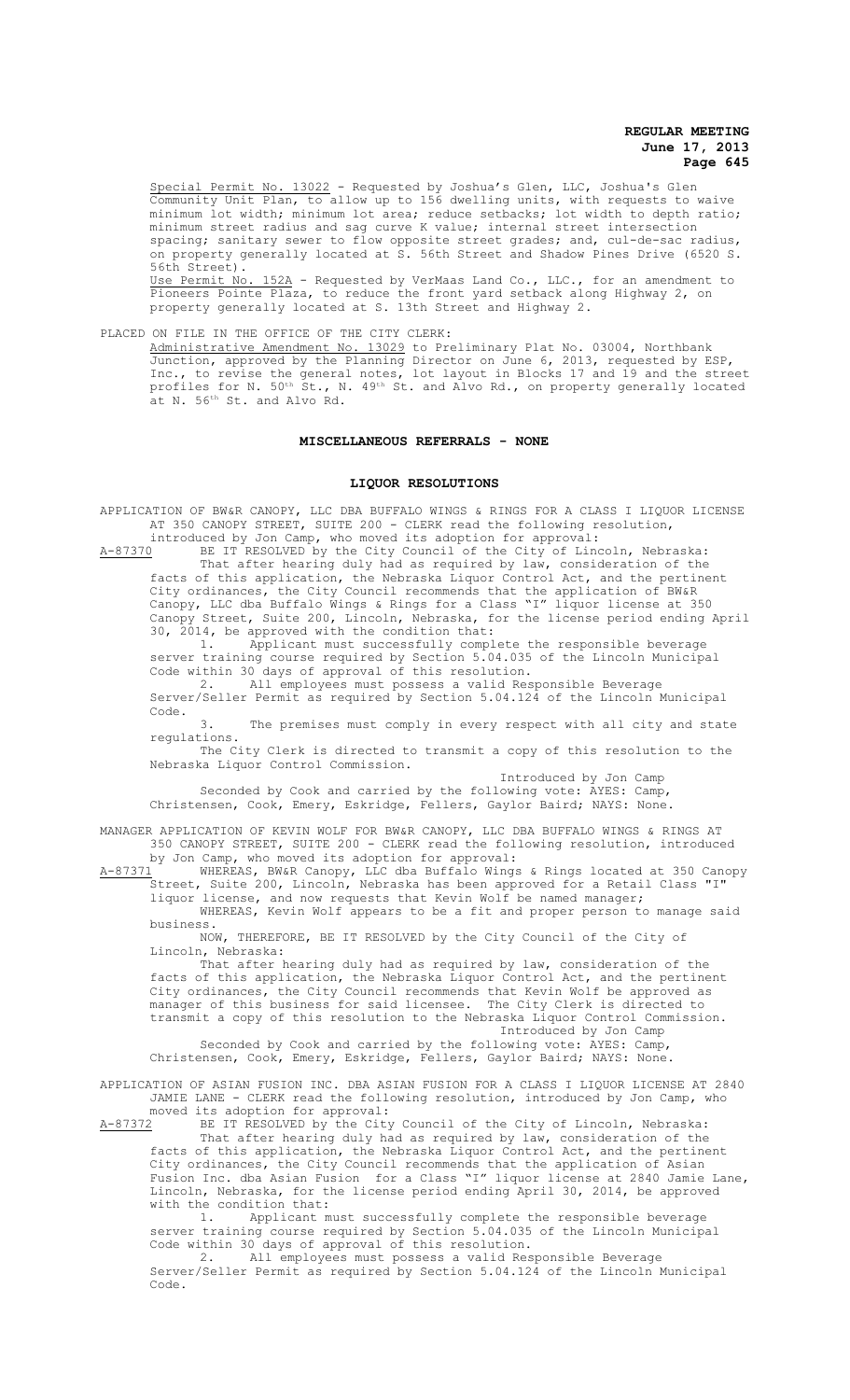3. The premises must comply in every respect with all city and state regulations.

The City Clerk is directed to transmit a copy of this resolution to the Nebraska Liquor Control Commission.

Introduced by Jon Camp Seconded by Cook and carried by the following vote: AYES: Camp, Christensen, Cook, Emery, Eskridge, Fellers, Gaylor Baird; NAYS: None.

MANAGER APPLICATION OF XIU FANG ZHANG FOR ASIAN FUSION INC. DBA ASIAN FUSION AT 2840 JAMIE LANE - CLERK read the following resolution, introduced by Jon Camp, who

moved its adoption for approval:<br>A-87373 WHEREAS, Asian Fusion Inc. A-87373 WHEREAS, Asian Fusion Inc. dba Asian Fusion located at 2840 Jamie Lane, Lincoln, Nebraska has been approved for a Retail Class "I" liquor license, and now requests that Xiu Fang Zhang be named manager;

WHEREAS, Xiu Fang Zhang appears to be a fit and proper person to manage said business.

NOW, THEREFORE, BE IT RESOLVED by the City Council of the City of Lincoln, Nebraska:

That after hearing duly had as required by law, consideration of the facts of this application, the Nebraska Liquor Control Act, and the pertinent City ordinances, the City Council recommends that Xiu Fang Zhang be approved as manager of this business for said licensee. The City Clerk is directed to transmit a copy of this resolution to the Nebraska Liquor Control Commission.

Introduced by Jon Camp

Seconded by Cook and carried by the following vote: AYES: Camp, Christensen, Cook, Emery, Eskridge, Fellers, Gaylor Baird; NAYS: None.

APPLICATION OF PEACE A PIE LLC DBA MELLOW MUSHROOM FOR A CLASS I LIQUOR LICENSE AT 601 R STREET, SUITE 110 - CLERK read the following resolution, introduced by Jon Camp, who moved its adoption for approval:<br>A-87374 BE IT RESOLVED by the City Council c

BE IT RESOLVED by the City Council of the City of Lincoln, Nebraska: That after hearing duly had as required by law, consideration of the facts of this application, the Nebraska Liquor Control Act, and the pertinent City ordinances, the City Council recommends that the application of Peace a Pie LLC dba Mellow Mushroom for a Class "I" liquor license at 601 R Street, Suite 110, Lincoln, Nebraska, for the license period ending April 30, 2014, be approved with the condition that:

1. Applicant must successfully complete the responsible beverage server training course required by Section 5.04.035 of the Lincoln Municipal Code within 30 days of approval of this resolution.

2. All employees must possess a valid Responsible Beverage Server/Seller Permit as required by Section 5.04.124 of the Lincoln Municipal Code.

3. The premises must comply in every respect with all city and state regulations.

The City Clerk is directed to transmit a copy of this resolution to the Nebraska Liquor Control Commission.

Introduced by Jon Camp

Seconded by Cook and carried by the following vote: AYES: Camp, Christensen, Cook, Emery, Eskridge, Fellers, Gaylor Baird; NAYS: None.

MANAGER APPLICATION OF DEBRA A. NELSON FOR PEACE A PIE LLC DBA MELLOW MUSHROOM AT 601 R STREET, SUITE 110 - CLERK read the following resolution, introduced by Jon

Camp, who moved its adoption for approval:<br>A-87375 WHEREAS, Peace a Pie LLC dba Mellow A-87375 WHEREAS, Peace a Pie LLC dba Mellow Mushroom located at 601 R Street, Suite 110, Lincoln, Nebraska has been approved for a Retail Class "I" liquor license, and now requests that Debra A. Nelson be named manager;

WHEREAS, Debra A. Nelson appears to be a fit and proper person to manage said business.

NOW, THEREFORE, BE IT RESOLVED by the City Council of the City of Lincoln, Nebraska:

That after hearing duly had as required by law, consideration of the facts of this application, the Nebraska Liquor Control Act, and the pertinent City ordinances, the City Council recommends that Debra A. Nelson be approved as manager of this business for said licensee. The City Clerk is directed to transmit a copy of this resolution to the Nebraska Liquor Control Commission. Introduced by Jon Camp

Seconded by Cook and carried by the following vote: AYES: Camp, Christensen, Cook, Emery, Eskridge, Fellers, Gaylor Baird; NAYS: None.

APPLICATION OF NEBRASKA DINING HOLDING LLC DBA NOODLES & COMPANY 7105 FOR A CLASS I LIQUOR LICENSE AT 5001 O STREET - CLERK read the following resolution,

introduced by Jon Camp, who moved its adoption for approval:<br>A-87376 BE IT RESOLVED by the City Council of the City of Linc BE IT RESOLVED by the City Council of the City of Lincoln, Nebraska:

That after hearing duly had as required by law, consideration of the facts of this application, the Nebraska Liquor Control Act, and the pertinent City ordinances, the City Council recommends that the application of Nebraska Dining Holding LLC dba Noodles & Company 7105 for a Class "I" liquor license at 5001 O Street, Lincoln, Nebraska, for the license period ending April 30, 2014, be approved with the condition that:

1. All employees must possess a valid Responsible Beverage Server/Seller Permit as required by Section 5.04.124 of the Lincoln Municipal Code.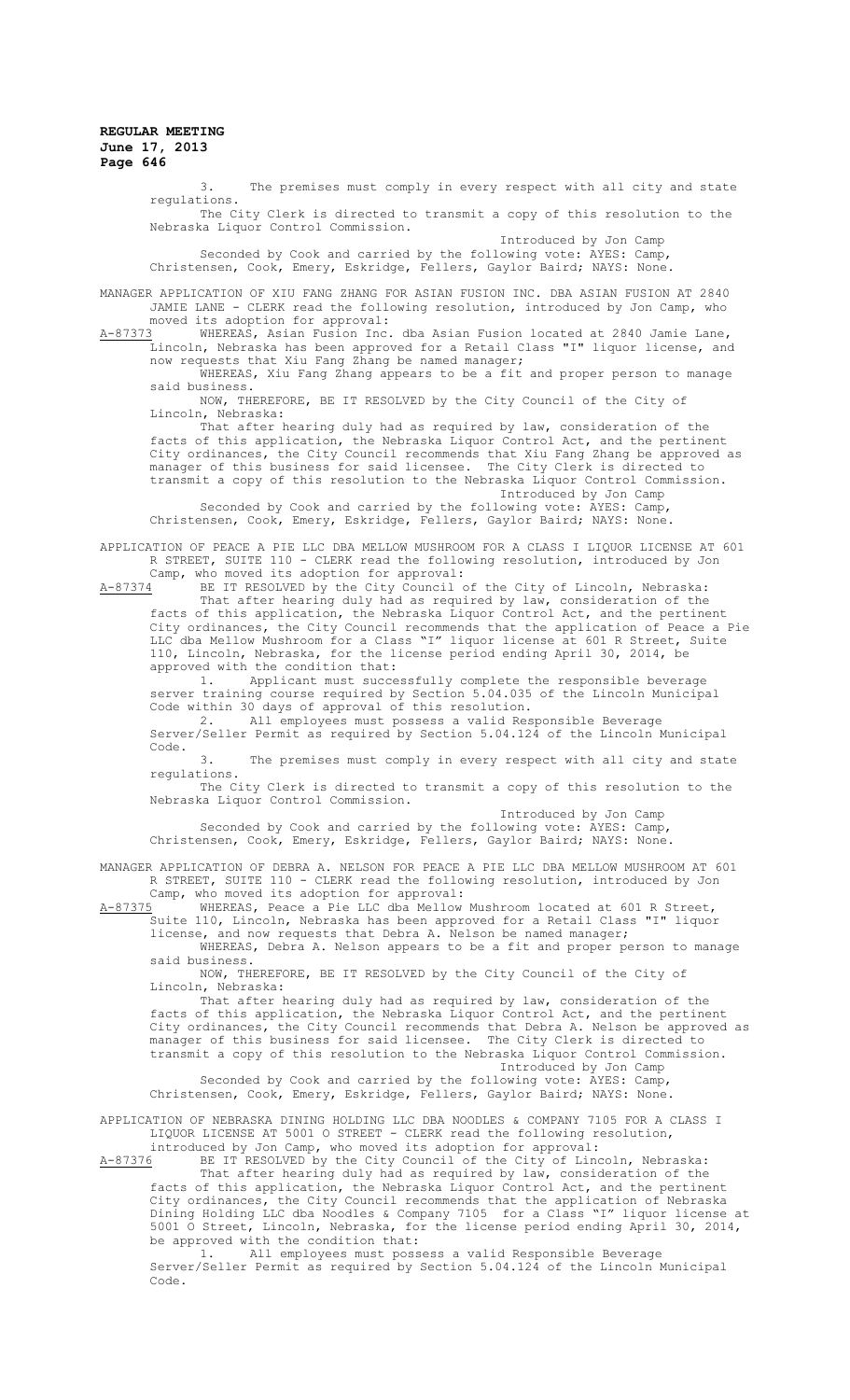2. The premises must comply in every respect with all city and state regulations.

The City Clerk is directed to transmit a copy of this resolution to the Nebraska Liquor Control Commission.

Introduced by Jon Camp Seconded by Cook and carried by the following vote: AYES: Camp, Christensen, Cook, Emery, Eskridge, Fellers, Gaylor Baird; NAYS: None.

MANAGER APPLICATION OF MELINDA S. MELLICK FOR NEBRASKA DINING HOLDING LLC DBA NOODLES & COMPANY 7105 AT 5001 O STREET - CLERK read the following resolution, introduced by Jon Camp, who moved its adoption for approval:

A-87377 WHEREAS, Nebraska Dining Holding LLC dba Noodles & Company 7105 located at 5001 O Street, Lincoln, Nebraska has been approved for a Retail Class "I" liquor license, and now requests that Melinda S. Mellick be named manager; WHEREAS, Melinda S. Mellick appears to be a fit and proper person to manage said business.

NOW, THEREFORE, BE IT RESOLVED by the City Council of the City of Lincoln, Nebraska:

That after hearing duly had as required by law, consideration of the facts of this application, the Nebraska Liquor Control Act, and the pertinent City ordinances, the City Council recommends that Melinda S. Mellick be approved as manager of this business for said licensee. The City Clerk is directed to transmit a copy of this resolution to the Nebraska Liquor Control Commission.

Introduced by Jon Camp

Seconded by Cook and carried by the following vote: AYES: Camp, Christensen, Cook, Emery, Eskridge, Fellers, Gaylor Baird; NAYS: None.

APPLICATION OF ZELL'S LOUNGE LLC DBA ZELL'S LOUNGE FOR A CLASS I LIQUOR LICENSE AT 1011 WEST DAWES AVE - CLERK read the following resolution, introduced by Jon Camp, who moved its adoption for approval:<br>A-87378 BE IT RESOLVED by the City Council c

A-87378 BE IT RESOLVED by the City Council of the City of Lincoln, Nebraska: That after hearing duly had as required by law, consideration of the facts of this application, the Nebraska Liquor Control Act, and the pertinent City ordinances, the City Council recommends that the application of Zell's Lounge LLC dba Zell's Lounge for a Class "I" liquor license at 1011 West Dawes Ave., Lincoln, Nebraska, for the license period ending April 30, 2014, be approved with the condition that:

1. Applicant must successfully complete the responsible beverage server training course required by Section 5.04.035 of the Lincoln Municipal Code within 30 days of approval of this resolution.

2. All employees must possess a valid Responsible Beverage Server/Seller Permit as required by Section 5.04.124 of the Lincoln Municipal Code.

3. The premises must comply in every respect with all city and state regulations.

The City Clerk is directed to transmit a copy of this resolution to the Nebraska Liquor Control Commission.

Introduced by Jon Camp

Seconded by Cook and carried by the following vote: AYES: Camp, Christensen, Cook, Emery, Eskridge, Fellers, Gaylor Baird; NAYS: None.

MANAGER APPLICATION OF KRISTINA E. MATTOX FOR ZELL'S LOUNGE LLC DBA ZELL'S LOUNGE AT 1011 WEST DAWES AVE - CLERK read the following resolution, introduced by Jon Camp, who moved its adoption for approval:

A-87379 WHEREAS, Zell's Lounge LLC dba Zell's Lounge located at 1011 West Dawes Ave., Lincoln, Nebraska has been approved for a Retail Class "I" liquor license, and now requests that Kristina E. Mattox be named manager;

WHEREAS, Kristina E. Mattox appears to be a fit and proper person to manage said business.

NOW, THEREFORE, BE IT RESOLVED by the City Council of the City of Lincoln, Nebraska:

That after hearing duly had as required by law, consideration of the facts of this application, the Nebraska Liquor Control Act, and the pertinent City ordinances, the City Council recommends that Kristina E. Mattox be approved as manager of this business for said licensee. The City Clerk is directed to transmit a copy of this resolution to the Nebraska Liquor Control Commission. Introduced by Jon Camp

Seconded by Cook and carried by the following vote: AYES: Camp, Christensen, Cook, Emery, Eskridge, Fellers, Gaylor Baird; NAYS: None.

APPLICATION OF CAREY JOHNSON OIL COMPANY INC. DBA EZ GO #80 FOR A CLASS D LIQUOR LICENSE AT 2555 O STREET - CLERK read the following resolution, introduced by

Jon Camp, who moved its adoption for approval:<br>A-87380 BE IT RESOLVED by the City Council of the A-87380 BE IT RESOLVED by the City Council of the City of Lincoln, Nebraska: That after hearing duly had as required by law, consideration of

the facts of this application, the Nebraska Liquor Control Act, and the pertinent City ordinances, the City Council recommends that the application of Carey Johnson Oil Company Inc. dba EZ Go #80 for a Class "D" liquor license at 2555 O Street, Lincoln, Nebraska, for the license period ending April 30, 2014, be approved with the condition that:

1. Applicant must successfully complete the responsible beverage server training course required by Section 5.04.035 of the Lincoln Municipal Code within 30 days of approval of this resolution.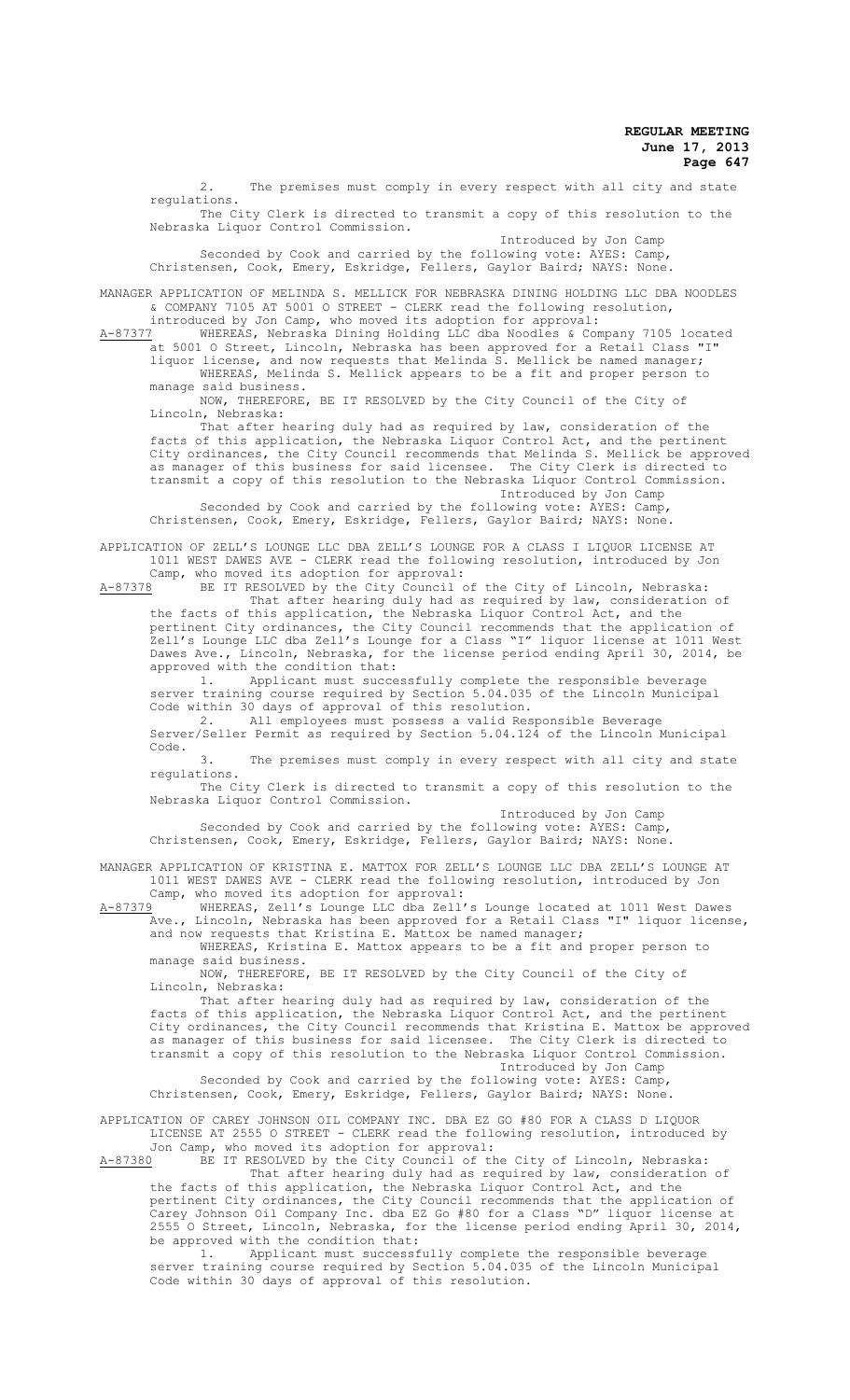All employees must possess a valid Responsible Beverage Server/Seller Permit as required by Section 5.04.124 of the Lincoln Municipal Code.

3. The premises must comply in every respect with all city and state regulations.

The City Clerk is directed to transmit a copy of this resolution to the Nebraska Liquor Control Commission.

Introduced by Jon Camp Seconded by Cook and carried by the following vote: AYES: Camp, Christensen, Cook, Emery, Eskridge, Fellers, Gaylor Baird; NAYS: None.

MANAGER APPLICATION OF KEVIN D. BODTKE FOR CAREY JOHNSON OIL COMPANY INC. DBA EZ GO #80 AT 2555 O STREET - CLERK read the following resolution, introduced by Jon Camp, who moved its adoption for approval:

A-87381 WHEREAS, Carey Johnson Oil Company Inc. dba EZ Go #80 located at 2555 O Street, Lincoln, Nebraska has been approved for a Retail Class "D" liquor license, and now requests that Kevin D. Bodtke be named manager;

WHEREAS, Kevin D. Bodtke appears to be a fit and proper person to manage said business.

NOW, THEREFORE, BE IT RESOLVED by the City Council of the City of Lincoln, Nebraska:

That after hearing duly had as required by law, consideration of the facts of this application, the Nebraska Liquor Control Act, and the pertinent City ordinances, the City Council recommends that Kevin D. Bodtke be approved as manager of this business for said licensee. The City Clerk is directed to transmit a copy of this resolution to the Nebraska Liquor Control Commission. Introduced by Jon Camp

Seconded by Cook and carried by the following vote: AYES: Camp, Christensen, Cook, Emery, Eskridge, Fellers, Gaylor Baird; NAYS: None.

#### **ORDINANCES - 2ND READING & RELATED RESOLUTIONS (as required) - NONE**

#### **PUBLIC HEARING - RESOLUTIONS**

APPROVING A SUBGRANT AGREEMENT BETWEEN THE CITY OF LINCOLN ON BEHALF OF THE LINCOLN LANCASTER COUNTY HEALTH DEPARTMENT AND THE NEBRASKA DEPARTMENT OF HEALTH AND HUMAN SERVICES, DIVISION OF PUBLIC HEALTH TOBACCO FREE NEBRASKA PROGRAM, TO ACCEPT A SUBGRANT IN THE AMOUNT OF \$651,321.00 TO DEVELOP AND IMPLEMENT STRATEGIES FOR REDUCING TOBACCO USE AND EXPOSURE TO TOBACCO SMOKE IN SCHOOLS AND COMMUNITIES AND ELIMINATE DISPARITIES RELATED TO TOBACCO USE AND ITS EFFECTS AMONG POPULATION GROUPS, FOR A TERM OF JULY 1, 2013 THROUGH JUNE 30, 2015 -CLERK read the following resolution, introduced by Jonathan Cook, who moved its adoption:<br><u>A-87382</u> BE

BE IT RESOLVED by the City Council of the City of Lincoln, Nebraska: That the attached Subgrant Agreement between the Nebraska Department of Health and Human Services, Division of Public Health Tobacco Free Nebraska Program, and the City of Lincoln on behalf of the Lincoln-Lancaster County Health Department to accept a subgrant in the amount of \$651,321.00 to develop and implement strategies for reducing tobacco use and exposure to tobacco smoke in schools and communities and eliminate disparities related to tobacco use and its effects among population groups, for a term of July 1, 2013 through June 30, 2015, in accordance with the terms, conditions and assurances contained in said Agreement, is hereby approved and the Mayor is hereby authorized to execute said Subgrant Agreement on behalf of the City.

The City Clerk is directed to return the executed copies of the Subgrant Agreement to Judy Halstead, Director of the Lincoln Lancaster County Health Department.

Introduced by Jonathan Cook Seconded by Emery and carried by the following vote: AYES: Camp, Christensen, Cook, Emery, Eskridge, Fellers, Gaylor Baird; NAYS: None.

AMENDING THE LINCOLN-LANCASTER COUNTY AIR POLLUTION CONTROL REGULATIONS AND STANDARDS TO MAINTAIN CONSISTENCY WITH FEDERAL AND STATE REGULATIONS - CLERK read the

following resolution, introduced by Jonathan Cook, who moved its adoption: A-87383 BE IT RESOLVED by the City Council of the City of Lincoln, Nebraska:

That the Amendments to the Lincoln-Lancaster County Air Pollution Control Regulations and Standards, to assure consistency with Federal and State air quality regulations, copies of which are attached hereto and made a part hereof by reference, are hereby approved.

The City Clerk is directed to return a fully executed copy this Resolution and Amendments to Angela Zocholl, Lancaster County Clerk's Office, for filing with the County.

Introduced by Jonathan Cook Seconded by Emery and carried by the following vote: Camp, Christensen, Cook, Emery, Eskridge, Fellers, Gaylor Baird; NAYS: None.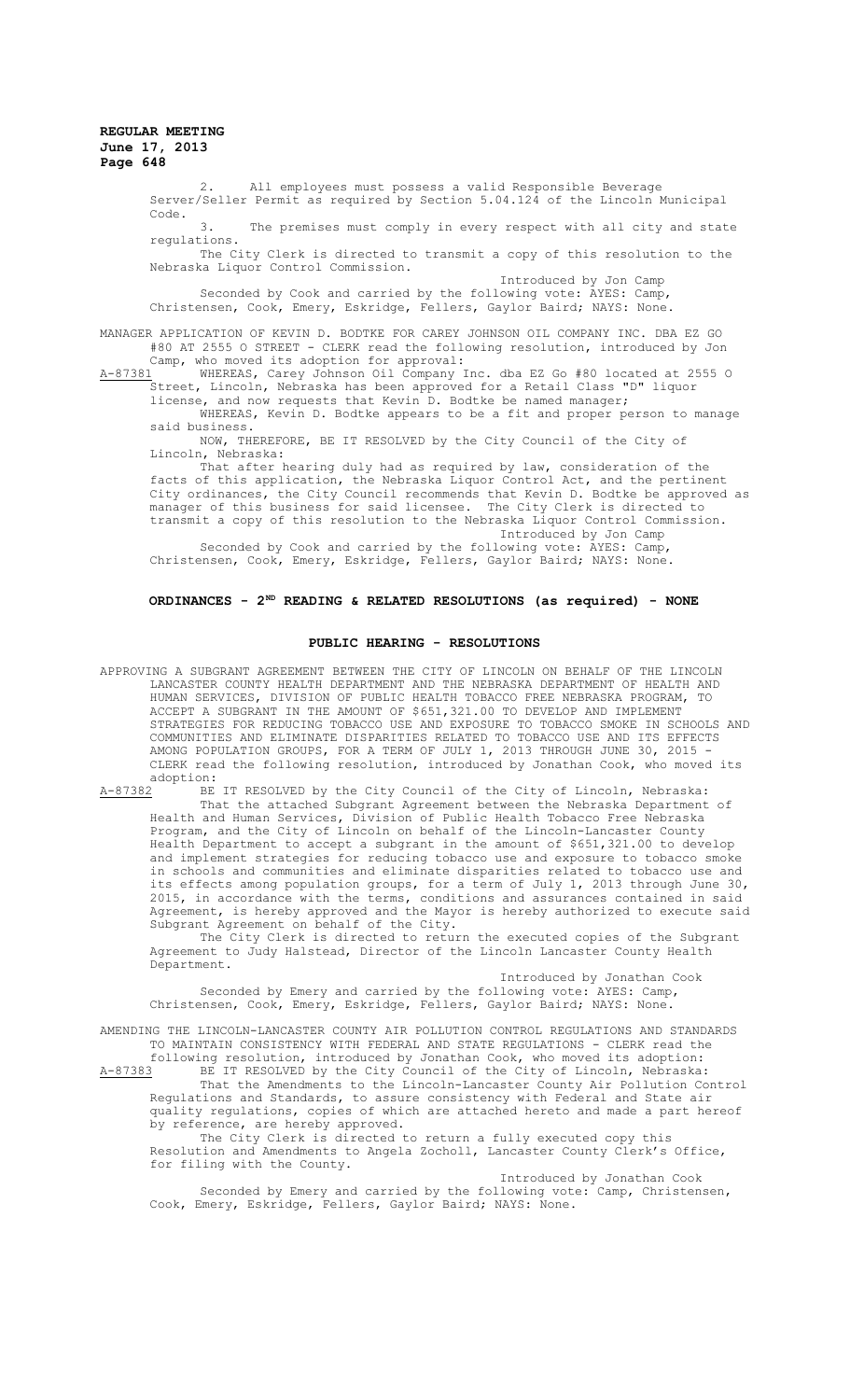ACCEPTING THE REPORT OF NEW AND PENDING CLAIMS AGAINST THE CITY AND APPROVING DISPOSITION OF CLAIMS SET FORTH FOR THE PERIOD OF MAY 16 - 31, 2013 - CLERK read

the following resolution, introduced by Jonathan Cook, who moved its adoption:<br>A-87384 BE IT RESOLVED by the City Council of the City of Lincoln, Nebraska: BE IT RESOLVED by the City Council of the City of Lincoln, Nebraska: That the claims listed in the attached report, marked as Exhibit "A", dated June 3, 2013, of various new and pending tort claims filed against the City of Lincoln with the Office of the City Attorney or the Office of the City Clerk, as well as claims which have been disposed of, are hereby received as required by Neb. Rev. Stat. § 13-905 (Reissue 1997). The dispositions of claims the Office of the City Attorney, as shown by the attached report, are hereby approved:

| DENIED CLAIMS                              |            | ALLOWED/SETTLED CLAIMS           |            |
|--------------------------------------------|------------|----------------------------------|------------|
| Nationwide Insurace a/s/o                  |            | Carolyn Robinson                 | \$4,901.00 |
| James & Marti Harris                       | \$9,799.42 | Pharmacists Mutual Insurance Co. |            |
| Mabel Koch                                 | 1,900.00   | a/s/o Jon Novak                  | 17,816.27  |
| Don Dinkelman                              | 67.45      | Raymond & Linda Brennan          | 357.00     |
| Kevin Benne                                | 273.97     | Jerad Betten                     | 857.01     |
| David Tarrence d/b/a Local Movers 4,380.37 |            | NRMA t/p/a for State of Nebraska | 22.50      |
| Windstream Communications                  | 11,741.09  | Chet A. Poehling                 | 28.01      |
|                                            |            | Stephen Redlin                   | 311.77     |

The City Attorney is hereby directed to mail to the various claimants listed herein a copy of this resolution which shows the final disposition of their claim.

Introduced by Jonathan Cook Seconded by Emery and carried by the following vote: Camp, Christensen, Cook, Emery, Eskridge, Fellers, Gaylor Baird; NAYS: None.

APPROVING A CONTRACT AGREEMENT BETWEEN THE CITY OF LINCOLN AND ALLIED OIL & SUPPLY, INC. FOR THE ANNUAL SUPPLY OF ANTIFREEZE TO STARTRAN, PURSUANT TO QUOTE NO. 4416, FOR A TWO YEAR TERM WITH THE OPTION TO RENEW FOR ONE ADDITIONAL TWO YEAR TERM UPON THE TERMS SET FORTH IN SAID CONTRACT - CLERK read the following resolution, introduced by Jonathan Cook, who moved its adoption:

A-87385 BE IT RESOLVED by the City Council of the City of Lincoln, Nebraska: That the attached Contract Agreement between the City of Lincoln and Allied Oil & Supply, Inc. for the Annual Supply of Antifreeze to StarTran, pursuant to Quote No. 4416, for a two year term with the option to renew for one additional two year term, upon the terms as set forth in said contract, is hereby approved and the Mayor is authorized to execute the same on behalf of the City of Lincoln.

Introduced by Jonathan Cook Seconded by Fellers and carried by the following vote: Camp, Christensen, Cook, Emery, Eskridge, Fellers, Gaylor Baird; NAYS: None.

APPROVING AN AMENDMENT TO AGREEMENT BETWEEN THE CITY OF LINCOLN, LANCASTER COUNTY AND INDUSTRIAL SERVICES, INC. TO RENEW CONTRACT NO. C-10-0310 FOR THE ANNUAL REQUIREMENTS FOR DEAD ANIMAL REMOVAL, FOR AN ADDITIONAL THREE-YEAR TERM FROM JULY 19, 2013 THROUGH JULY 18, 2016 - CLERK read the following resolution, introduced by Jonathan Cook, who moved its adoption:

A-87386 BE IT RESOLVED by the City Council of the City of Lincoln, Nebraska: That the attached Amendment to Agreement between the City of Lincoln, Lancaster County and Industrial Services, Inc. to renew Contract No. C-10-0310 for the Annual Requirements for Dead Animal Removal, for a additional three-year term from July 19, 2013 through July 18, 2016, upon the terms as set forth in said contract, is hereby approved and the Mayor is authorized to execute the same on behalf of the City of Lincoln.

Introduced by Jonathan Cook Seconded by Christensen and carried by the following vote: Camp, Christensen, Cook, Emery, Eskridge, Fellers, Gaylor Baird; NAYS: None.

#### ORDINANCE - 3<sup>RD</sup> READING & RELATED RESOLUTIONS (as required)

APPROVING A REAL ESTATE SALES AGREEMENT BETWEEN THE CITY OF LINCOLN AND NEIGHBORHOODS, INC. DBA NEIGHBORWORKS LINCOLN FOR THE SALE OF CITY PROPERTY DESCRIBED AS LOT 5, BLOCK 4 AND THE EAST 90 FEET OF LOT 1 AND ALL OF LOT 2, HOUTZ AND BALDWIN'S SUBDIVISION; LOT 7, BLOCK 8, SECOND EAST PARK ADDITION AND LOT 3, BLOCK 3, GIBBON'S ADDITION, MORE COMMONLY KNOWN AS 540, 541, 545 AND 1531 N. 28TH STREETS AND 2800 Y STREET - CLERK read an ordinance, introduced by Roy Christensen, approving a Real Estate Sales Agreement between the City of Lincoln and Neighborhoods, Inc. dba NeighborWorks Lincoln authorizing the sale of City owned property described as Lot 5, Block 4, the east 90 feet of Lot 1 and all of Lot 2, Houtz and Baldwin's Subdivision; Lot 3, Block 3, Gibbon's Addition; and Lot 7, Block 8, Second East Park Addition and, more commonly known as 540, 541, 545 and 1531 N. 28th Streets and 2800 Y Street, the third time. CHRISTENSEN Moved to pass the ordinance as read.

Seconded by Cook and carried by the following vote: AYES: Camp, Christensen, Cook, Emery, Eskridge, Fellers, Gaylor Baird; NAYS: None.

The ordinance, being numbered **#19884**, is recorded in Ordinance Book #28, Page .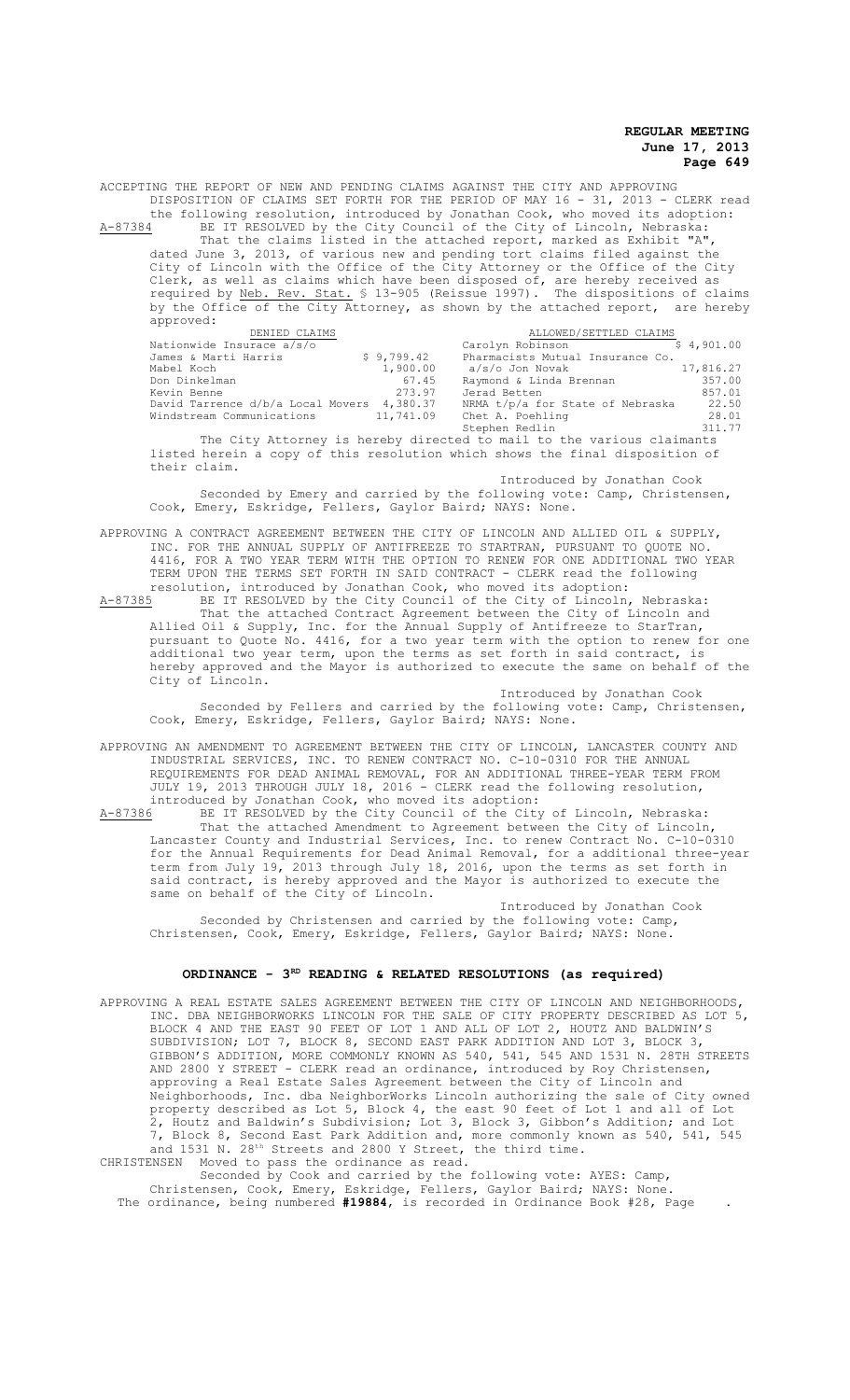APPROVING THE FIRST AMENDMENT TO LEASE AGREEMENT BETWEEN THE CITY OF LINCOLN, BEHALF OF THE LINCOLN-LANCASTER COUNTY HEALTH DEPARTMENT, AND ENTERPRISE COMPANY, INC. TO EXTEND THE TERM OF THE LEASE OF APPROXIMATELY 813 SQUARE FEET OF FLOOR SPACE AT 2662 CORNHUSKER HIGHWAY FOR THE WOMEN, INFANTS AND CHILDREN (WIC) SUPPLEMENTAL NUTRITION PROGRAM FOR AN ADDITIONAL THREE YEARS FROM NOVEMBER 1, 2013 TO OCTOBER 31, 2016 - CLERK read an ordinance, introduced by Roy Christensen, accepting and approving the First Amendment to Lease Agreement between the City of Lincoln, on behalf of the Lincoln-Lancaster County Health Department, and Enterprise Company, Inc. To extend the term for the lease of approximately 813 square feet of floor space at 2662 Cornhusker Highway for the Women, Infants and Children (WIC) Supplemental Nutrition Program for an additional three years from November  $1$ , 2013 to October 31, 2016, the third time.<br>CHRISTENSEN

## Moved to pass the ordinance as read.

Seconded by Emery and carried by the following vote: AYES: Camp, Christensen, Cook, Emery, Eskridge, Fellers, Gaylor Baird; NAYS: None. The ordinance, being numbered **#19885**, is recorded in Ordinance Book #28, Page .

TEXT AMENDMENT 12031 - AMENDING AND REORGANIZING CHAPTER 27.75 OF THE LINCOLN MUNICIPALCODE RELATING TO THE BOARD OF ZONING APPEALS TO SIMPLIFY AND CLARIFY THE PROCESS FOR FILING VARIANCES BY RENUMBERING EXISTING SECTION 27.75.020 AS SECTION 27.75.040 AND AMENDING IT TO GRANT EXPLICIT AUTHORITY TO CANCEL REGULARLY SCHEDULED MEETINGS OF THE BOARD OF ZONING APPEALS; AMENDING SECTION 27.75.030 TO REVISE THE PROCEDURE FOR APPEALS AND TO ESTABLISH A PROCEDURE TO OBTAIN BOARD OF ZONING APPEALS REVIEW OF PETITIONS FOR VARIANCES AND EXCEPTIONS; RENUMBERING EXISTING SECTION 27.75.040 AS 27.75.020 AND AMENDING IT TO DISTINGUISH BETWEEN THE BOARD OF ZONING APPEALS' APPELLATE JURISDICTION AND ORIGINAL JURISDICTION; AMENDING SECTION 27.75.050 TO FURTHER DEFINE THE JURISDICTION OF THE BOARD OF ZONING APPEALS; AND AMENDING SECTION 27.75.060 TO PROVIDE THAT ANY DECISION APPROVING A PETITION FOR A VARIANCE OR AN EXCEPTION SHALL BE BY RESOLUTION OF THE BOARD OF ZONING APPEALS - PRIOR to reading:

COOK Moved to amend Bill No. 13-67 in the following manner: 1. On page 3, lines 20-23, delete subsection (f) in its entirety. Seconded by Emery and carried by the following vote: AYES: Camp,

Christensen, Cook, Emery, Eskridge, Fellers, Gaylor Baird; NAYS: None. CLERK Read an ordinance, introduced by Roy Christensen, amending and reorganizing Chapter 27.75 of the Lincoln Municipal Code relating to the Board of Zoning Appeals to simplify and clarify the process for filing variances by renumbering existing Section 27.75.020 as Section 27.75.040 and amending it to grant explicit authority to cancel regularly scheduled meetings of the Board of Zoning Appeals; amending Section 27.75.030 to revise the procedure for appeals and to establish a procedure to obtain Board of Zoning Appeals review of petitions for variances and exceptions; renumbering existing Section 27.75.040 as 27.75.020 and amending it to distinguish between the Board of Zoning Appeals' appellate jurisdiction and original jurisdiction; amending Section 27.75.050 to further define the jurisdiction of the Board of Zoning Appeals; amending Section 27.75.060 to provide that any decisions approving a petition for a variance or an exception shall be by resolution of the Board of Zoning Appeals; and repealing Sections 27.75.020, 27.75.030, 27.75.040, 27.75.050 and 27.75.060 of the Lincoln Municipal Code as hitherto existing, the third time. CHRISTENSEN Moved to pass the ordinance as amended.

Seconded by Emery and carried by the following vote: AYES: Camp, Christensen, Cook, Emery, Eskridge, Fellers, Gaylor Baird; NAYS: None. The ordinance, being numbered **#19886**, is recorded in Ordinance Book #28, Page .

CHANGE OF ZONE 13009 – APPLICATION OF CAMPBELL'S NURSERY FOR A CHANGE OF ZONE FROM R-2 RESIDENTIAL DISTRICT TO O-3 OFFICE PARK PUD FOR A MIXED USE DEVELOPMENT CONSISTING OF RESIDENTIAL, OFFICE, AND RETAIL USES ON THE UNDERLYING O-3 ZONED AREA GENERALLY LOCATED EAST OF THE INTERSECTION OF SOUTH 40TH STREET AND LAKE STREET - CLERK read an ordinance, introduced by Roy Christensen, amending the Lincoln Zoning District Maps attached to and made a part of Title 27 of the Lincoln Municipal Code, as provided by Section 27.05.020 of the Lincoln Municipal Code, by changing the boundaries of the districts established and shown thereon, the third time.

CHRISTENSEN Moved to pass the ordinance as read. Seconded by Camp and carried by the following vote: AYES: Camp, Christensen, Cook, Emery, Eskridge, Fellers, Gaylor Baird; NAYS: None. The ordinance, being numbered **#19887**, is recorded in Ordinance Book #28, Page .

AMENDING SECTION 10.16.030 OF THE LINCOLN MUNICIPAL CODE, RELATING TO PENALTIES FOR DRIVING UNDER THE INFLUENCE OF ALCOHOLIC LIQUOR, TO CONFORM WITH RECENT CHANGES IN THE STATE LAW BY INCREASING THE PERIOD OF AN OPERATOR'S LICENSE REVOCATION FROM ONE YEAR TO 18 MONTHS FOR A SECOND OFFENSE DUI AND REQUIRING AN IGNITION INTERLOCK DEVICE TO BE INSTALLED ON ANY MOTOR VEHICLE OWNED OR OPERATED BY A PERSON CONVICTED OF A SECOND OFFENSE DUI FOR AT LEAST ONE YEAR - CLERK read an ordinance, introduced by Roy Christensen, amending Section 10.16.030 of the Lincoln Municipal Code, relating to penalties for driving under the influence of alcoholic liquor, to conform with recent changes in the state law by increasing the period of an operator's license revocation from one year to 18 months for a second offense DUI and requiring an ignition interlock device to be installed on any motor vehicle owned or operated by a person convicted of a second offense DUI for at least one year; and repealing Section 10.16.030 of the Lincoln Municipal Code as hitherto existing, the third time.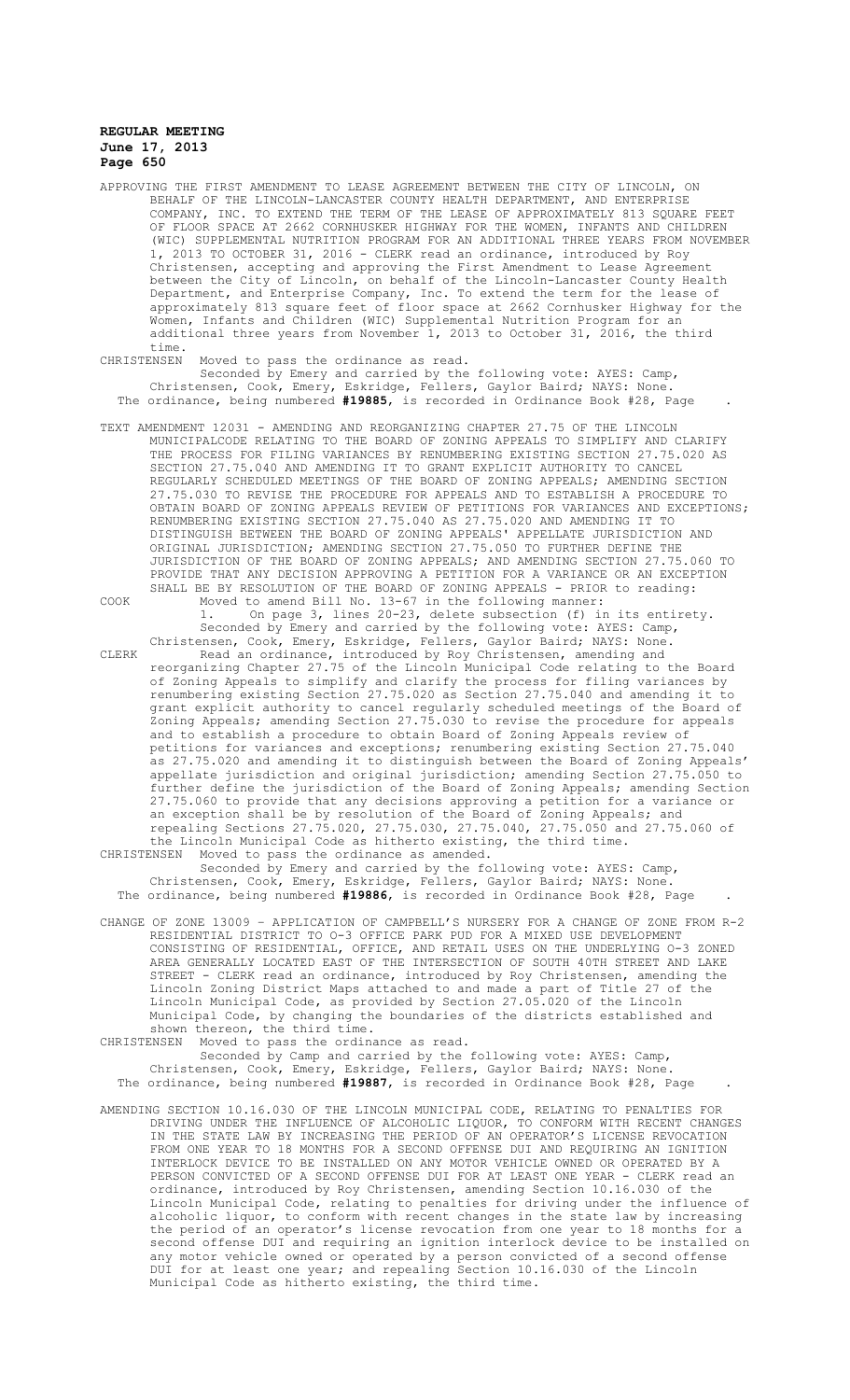CHRISTENSEN Moved to pass the ordinance as read.

Seconded by Camp and carried by the following vote: AYES: Camp, Christensen, Cook, Emery, Eskridge, Fellers, Gaylor Baird; NAYS: None. The ordinance, being numbered **#19888**, is recorded in Ordinance Book #28, Page .

#### **RESOLUTION - FOR ACTION ONLY**

- ESTABLISHING AN ENTERTAINMENT DISTRICT IN THE AREA SOUTH OF THE PINNACLE BANK ARENA GENERALLY BOUNDED BY 7TH STREET, THE NORTH/SOUTH ALLEY WEST OF CANOPY STREET, R STREET AND Q STREET (6/10/13 - ACTION DELAYED 1 WEEK TO 6/17/13) - PRIOR to reading:
- COOK Moved MTA #4 to amend Bill No. 13R-112 by accepting the attached Substitute Resolution to replace the previously provided Bill No. 13R-112. Seconded by Camp and carried by the following vote: AYES: Camp, Cook,

Eskridge; NAYS: Christensen, Emery, Fellers, Gaylor Baird. GAYLOR BAIRD Moved MTA #5 to amend Bill No. 13R-112 by accepting the attached Substitute Resolution to replace the previously provided Bill No. 13R-112.

Seconded by Emery and carried by the following vote: AYES: Christensen, Cook, Emery, Eskridge, Fellers, Gaylor Baird; NAYS: Camp. CLERK Read the following resolution, introduced by Roy Christensen, who moved

its adoption:<br><u>A-87387</u> WHEREAS

WHEREAS, it is desirable and in the public interest of the City of Lincoln, Nebraska, to designate areas of real property as an entertainment

district in order to encourage economic growth areas near entertainment venues by providing exciting, vibrant and diverse restaurants, retail and lodging that will support and complement the entertainment venue; and

WHEREAS, Chapter 5.21 of the Lincoln Municipal Code prescribes the requirements and procedures for the designation of an area of real property as an entertainment district; and

WHEREAS, TDP Phase One, LLC, the owner of real property located at 600 R Street, 350 Canopy Street and 300 Canopy Street, and TDP Phase Two, LLC, the owner of real property located at 601 Q Street, have created a promotional association known as Railyard Promotional Associates, LLC for the purpose of applying for and maintaining an Entertainment District designation and permit; and

WHEREAS, Railyard Promotional Associates, LLC has submitted an application, Attachment "A", attached hereto, for an Entertainment District designation and Entertainment District Permit in accordance with the requirements of Chapter 5.21. The application seeks to have an area of real property generally bounded by a line center line of 7th Street on the east, one foot east of the east right-of-way line of the north/south alley west of Canopy Street on the west, the center line of R Street on the north and the center line of Q Street on the south as an Entertainment District; and

WHEREAS, the proposed Entertainment District includes as two commons areas certain properties owned by TDP Phase One, LLC and TDP Phase Two, LLC known as the Railyard and the Courtyard adjacent to the Canopy Lots and Hobson/Hyatt Place Hotel and future outdoor sidewalk cafes as more particularly described in the application; and

WHEREAS, the application and proposed Entertainment District designation and Entertainment District Permit has been reviewed by the Entertainment District Review Committee and said Committee has recommended approval of the application, designation of the area as an Entertainment District and issuance of the Entertainment District Permit.

NOW, THEREFORE, BE IT RESOLVED by the City Council of the City of Lincoln, Nebraska:

That after a hearing duly had as required by law, consideration of the facts and descriptions provided in this application (Attachment "A" and Amended Attachment "B"), the Nebraska Liquor Control Act, and the pertinent City ordinances:

1.That the area of real property generally bounded by the center line of 7th Street on the east, one foot east of the east right-of-way line of the north/south alley west of Canopy Street on the west, the center line of R Street on the north and the center line of Q Street on the south, as more particularly described and shown on Amended Attachment "B" which is part of the application and attached hereto, be and the same is hereby designated as an Entertainment District. The Entertainment District includes the commons areas shown on Amended Attachment "B".

2. That the City Clerk is hereby authorized to issue Railyard Promotional Associates, LLC an Entertainment District Permit subject to the requirements of Section 5.21.060 of the Lincoln Municipal Code upon the City Clerk's receipt of payment of the Entertainment District Permit Fee.

3. In addition to the requirements or restrictions contained in Chapter 5.04 and 5.21 of the Lincoln Municipal Code, the Entertainment District designation and

permit are subject to the following requirements or restrictions:

a. The Entertainment District shall be designed, constructed, and operated as presented in the applicant's application (Attachment "A" and Amended Attachment "B") or as modified in compliance with Chapter 5.21.010.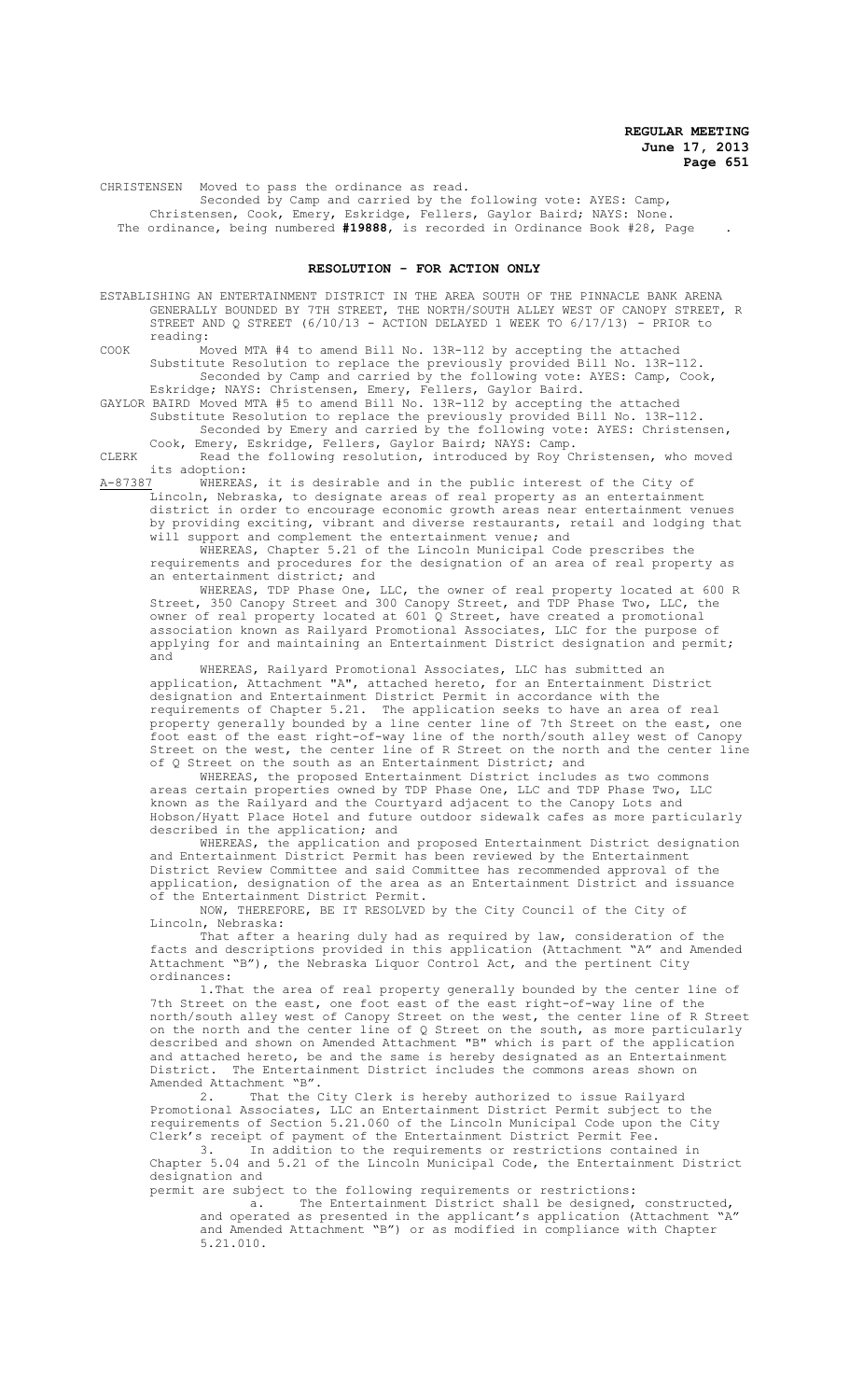> The Entertainment District shall be bound by the restrictions and agreements contained in Resolution No. A-87330. Should any conflicts exists between Resolution No. A-87330, this resolution, the applicant's application (Attachment "A" and Amended Attachment "B"), and/or applicable laws or regulations, the most restrictive provision shall control.

> c. The City Council's ability to amend, suspend, revoke, or the decision not to renew designation and permit subject to Chapter 5.21.030.<br>d. The manager of an Entertainment District shall be required The manager of an Entertainment District shall be required

to ensure that designated security personnel be available in outdoor commons areas and sidewalk cafe's when attendance approaches or exceeds 200 persons. The security ratio should be at minimum one security personnel for every 200 persons in attendance. Designated security personnel should wear an unique uniform identifying the personnel as security. Designated security should provide only security related duties, and not other duties such as food or alcoholic liquor service.

e. Within six months of the issuance of the Entertainment District Permit, the applicant shall provide to the City Clerk with its proposed security policies detailing the applicant's steps to prevent underage drinking in the Entertainment District. The City Clerk shall forward the policy to the City Council's Internal Liquor Committee for review. The policy and recommendations of the Internal Liquor Committee shall then be placed on City Council's agenda for action.

4. That the City Clerk, subject to the requirements in Section 5.21.080 of the Lincoln Municipal Code, is hereby granted authority and authorized to extend the Entertainment District designation granted by this Resolution for two (2) additional two year periods and to issue a new Entertainment District Permit to Railyard Promotional Associates, LLC for each two year term without requiring a renewal application to be submitted to and approved by the City Council.

Introduced by Roy Christensen Seconded by Cook and carried by the following vote: AYES: Camp, Christensen, Cook, Emery, Eskridge, Fellers, Gaylor Baird; NAYS: None.

# **ORDINANCES - 1ST READING & RELATED RESOLUTIONS (as required) - NONE**

# **RESOLUTIONS - 1ST READING - ADVANCE NOTICE**

APPROVING A CONTRACT AGREEMENT BETWEEN THE CITY AND MIDWEST PUMP AND EQUIPMENT CO. FOR UNIT PRICE CONTRACT FOR PARTS AND SERVICE FOR QUINCY AIR COMPRESSOR FOR STARTRAN, PURSUANT TO QUOTE NO. 4300, FOR A TWO YEAR TERM WITH THE OPTION TO RENEW FOR ONE ADDITIONAL TWO YEAR TERM.

APPOINTING KATHI WIESKAMP TO THE PARKS AND RECREATION ADVISORY BOARD FOR A TERM EXPIRING APRIL 27, 2016.

REAPPOINTING LEO BENES, RUSS F. NEIL AND THOMAS WRIGHT TO THE ALARM APPEALS BOARD FOR TERMS EXPIRING JULY 1, 2015.

REAPPOINTING GEORGIA GLASS TO THE LINCOLN HOUSING AUTHORITY BOARD FOR A TERM EXPIRING JULY 1, 2018.

APPOINTING PAUL BARNETT AND DR. STEVEN EGGLAND TO THE CABLE ADVISORY BOARD FOR TERMS EXPIRING JULY 1, 2014.

REAPPOINTING JERROD JAEGER AND JIM JOHNSON TO THE CABLE ADVISORY BOARD FOR TERMS EXPIRING JULY 1, 2016.

APPOINTING SARAH PEETZ TO THE LINCOLN ELECTRIC SYSTEM ADMINISTRATIVE BOARD FOR A TERM EXPIRING DECEMBER 31, 2014.

APPOINTING KELLY O'HANLON TO THE PARKS AND RECREATION ADVISORY BOARD FOR A TERM EXPIRING JUNE 1, 2014.

APPROVING A CONTRACT AGREEMENT BETWEEN THE CITY OF LINCOLN AND G K SERVICES FOR THE ANNUAL REQUIREMENTS TO SUPPLY AND DELIVER STARTRAN UNIFORM RENTAL, PURSUANT TO QUOTE NO. 4431, FOR A TWO YEAR TERM WITH THE OPTION TO RENEW FOR ONE ADDITIONAL TWO YEAR TERM.

# **MISCELLANEOUS BUSINESS - NONE**

**OPEN MICROPHONE - NONE**